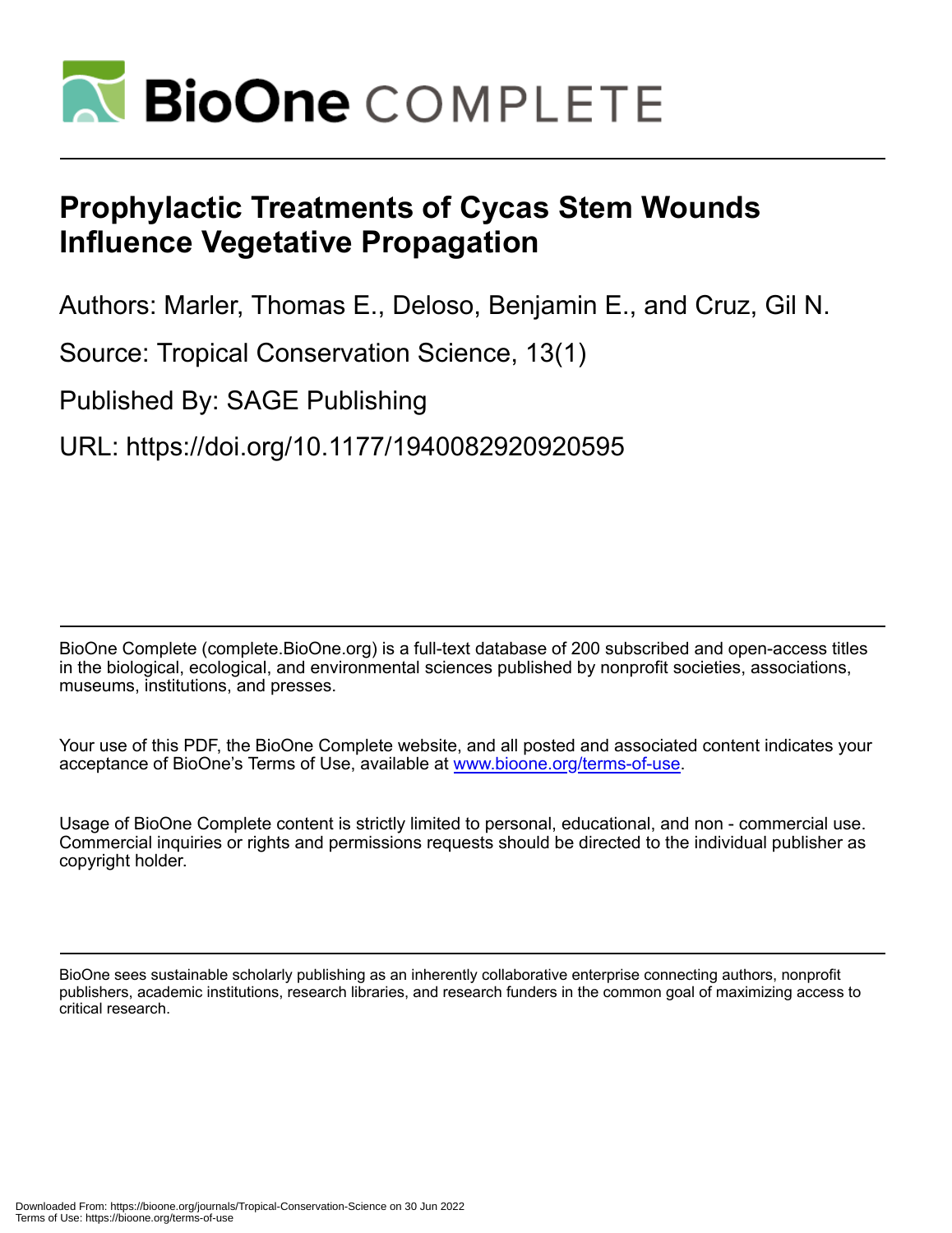## Prophylactic Treatments of Cycas Stem Wounds Influence Vegetative Propagation

Tropical Conservation Science Volume 13: 1–6  $©$  The Author(s) 2020 Article reuse guidelines: [sagepub.com/journals-permissions](http://us.sagepub.com/en-us/journals-permissions) [DOI: 10.1177/1940082920920595](http://dx.doi.org/10.1177/1940082920920595) <journals.sagepub.com/home/trc> **SSAGE** 

Thomas E. Marler<sup>l</sup> <mark>®</mark>, Benjamin E. Deloso<sup>l</sup>, and Gil N. Cruz<sup>l</sup>

#### Abstract

Cycad stem cuttings will develop adventitious roots if the open wound is first treated with a sealant to protect the exposed parenchyma tissue. The commercial pruning wound sealant that is often employed for this purpose is not available in many locations. We used commonly available products as a prophylactic sealant on Cycas edentata, Cycas micronesica, and Cycas nitida cuttings to determine efficacy for sealing the wound and enabling adventitious root formation. Success was quantified after 7 months in a sand propagation substrate. Mortality was 100% for control cuttings with no wound sealant and about 60% for cuttings with candle wax as the sealant. Cuttings that received petroleum jelly, lanolin paste, modeling clay, honeycomb wax, or commercial pruning sealant exhibited 100% survival. Success in adventitious root formation ranged from 75% to 92% among the five successful prophylactic treatments and did not differ among the species. The results indicated that four of the products we evaluated were as effective as commercial pruning sealant for treating the exposed parenchyma on Cycas stem cuttings and enabling asexual propagation success. The candle wax was less effective because it was brittle and cracked to expose the stem's parenchyma tissue.

#### Keywords

asexual propagation, cycad, Cycas edentata, Cycas micronesica, Cycas nitida

## Introduction

Plant propagation is an important subdiscipline of horticulture and conservation biology. Standardized propagation protocols have been developed for most important horticultural species through a history of trial-and-error observations and sometimes through formal research (Davies et al., 2017). The use of stem cuttings for asexual propagation of cycad plants is a common endeavor of cycad horticulturists (Burch, 1981; Dehgan, 1983, 1999; Norstog & Nicholls, 1997; Whitelock, 2002). Despite this widespread practice among experienced cycad horticulturists, to date, there have been no replicated empirical studies aimed at improving knowledge about asexual propagation of cycads (Cascasan & Marler, 2016; Donaldson, 2003; Marler & Cruz, 2017a, 2017b; Norstog & Nicholls, 1997).

Successful propagation by cycad stem cuttings exploits the tendency of many cycad species to produce adventitious buds that develop into stems (Figure 1). Skilled cycad horticulturists remove these stems without damaging the stem of the original plant. The procedure includes the use of a sealant to cover the wounds on the original plant and the detached cutting. The reason that

this sealant is used is the manoxylic design of pachycaulous cycad stems (Seward, 1917). The living parenchyma tissues that comprise the majority of a cycad stem's volume are vulnerable to desiccation and secondary problems whenever the periderm is broken (Fisher et al., 2009). The sealant serves as a synthetic periderm to prevent dehydration and exclude pathogens and herbivorous insects.

A petroleum-based pruning wound sealant is commonly used for sealing the wounds on cycad stems. This sealant was employed in the pilot study accompanying plans for Cycas micronesica K.D. Hill tree rescue projects from military construction sites on Guam (Marler & Cruz, 2017a, 2017b). Healthy C. micronesica

Received 6 March 2020; Accepted 30 March 2020

#### Corresponding Author:

<sup>&</sup>lt;sup>1</sup>Western Pacific Tropical Research Center, University of Guam, Guam, USA

Thomas E. Marler, Western Pacific Tropical Research Center, University of Guam, Mangilao, Guam 96923, USA. Email: [marler.uog@gmail.com](mailto:marler.uog@gmail.com)

Creative Commons Non Commercial CC BY-NC: This article is distributed under the terms of the Creative Commons Attribution-NonCommercial 4.0 License (https://creativecommons.org/licenses/by-nc/4.0/) which permits non-commercial use, reproduction and distribution of the work without further permission provided the original work is attributed as specified on the SAGE and Open Access pages (https://us.sagepub.com/en-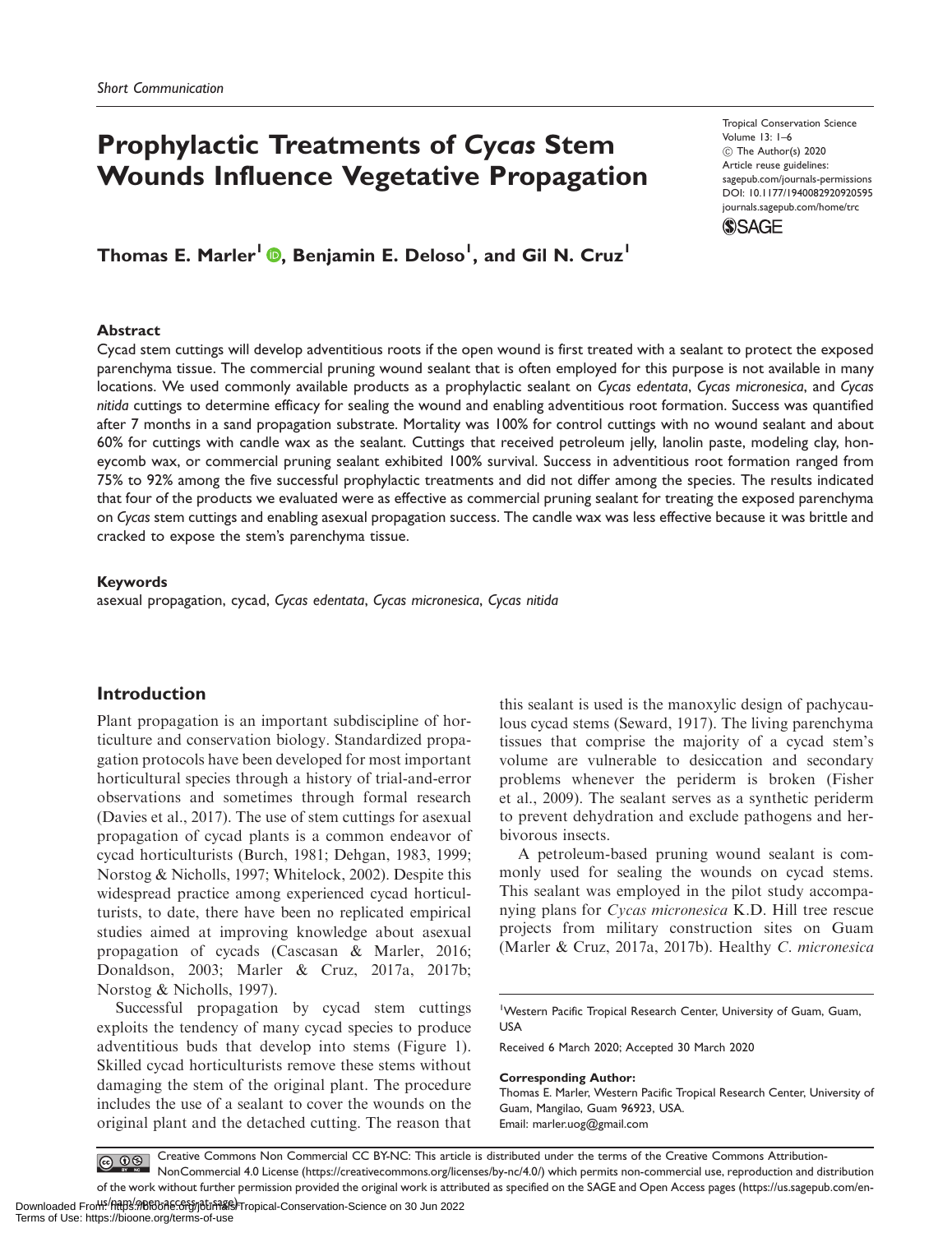stem cuttings exhibited 100% success of adventitious root formation when this sealant was used (Marler, 2018). The use of this type of petroleum-based wound sealant is a mandatory component of the work plans for treating cycad stem cuttings within the ongoing Guam salvage projects, which include the rescue of thousands of cycad specimens from military construction sites.

Our cycad germplasm research in the Philippines has included asexual propagation efforts. Unfortunately, the commercial pruning sealant product is not available in Pampanga Province where we maintain the germplasm. We have resorted to the use of alternative products to seal the wounds of our Cycas stem cuttings. Clarifying which of the available products is most suitable for treating Cycas stem cuttings would benefit cycad horticulturists throughout the world, especially in locations where a commercial pruning sealant is unavailable. Our objectives were to determine the effectiveness of eight common products for use as the wound sealant on Cycas stem cuttings during asexual propagation efforts. We predicted that all of the products that were malleable and adhered sufficiently to the stem surfaces would prevent tissue dehydration and enable adventitious root formation.

## Methods

Mindoro-sourced Cycas edentata de Laub. plants, Samar-sourced Cycas nitida K.D.Hill & A.Lindstr. plants, and Yap-sourced C. micronesica plants were transplanted from a container nursery to Porac, Luzon, Philippines in June to July 2012. The germplasm collection was transplanted to Angeles City, Luzon, Philippines in June to July 2017. The trees developed numerous basal adventitious stems following the second transplantation. These 8-year-old plants were used to provide adventitious stem cuttings in June 2019.

Washed coarse river sand was used as the propagation substrate. The sand was quarried adjacent to the study site in the Sacobia River and was soaked in 10% bleach solution for 30 min prior to being added to a raised bed. The bottom of the bed was lined with plastic with holes for drainage, and the plywood sides of the bench were 45 cm in height. This coarse sand was available due to aggradation events of pyroclastic fragments originally from the 1991 Mount Pinatubo eruption. This loose tephra on the east flanks of the mountain continues to be eroded from the watersheds then deposited into the floodplains below the alluvial fan on each of the major rivers.

The general appearance of the available adventitious stems was as shown in Figure 1. The range in size was similar for the three species. Length of the cuttings ranged from 5 to 8 cm, and number of leaves per cutting ranged from 2 to 6. All leaves were removed at the base



Figure 1. The Pachycaulous C. micronesica Stem Produces Adventitious Buds That Develop Into Adventitious Stems. These side stems can be removed for asexual propagation. Credit: T. Marler.

of the petioles, and the wound on each cutting was trimmed with a sharp knife to result in the smallest smooth wound possible. The prepared cuttings were entirely immersed in a 10% bleach solution for 5 min, and then, the open wound was coated with commercial indole-3-butyric acid  $(3 \text{ mg} \cdot \text{g}^{-1})$  in powder form). The treated cuttings were placed on a clean plastic surface to air-dry for 2 hr. The cuttings for each species were sorted by stem diameter from least to greatest so they could be grouped into four size categories based on diameter. The smallest category contained cuttings within the range 4 to 5 cm, the second category contained cuttings within the range 5 to 6 cm, the third category contained cuttings within the range 6 to 7 cm, and the largest category contained cuttings greater than 7 cm in diameter.

We evaluated seven products for use as an alternative to the commercial sealant to seal the wounds at the base of our Cycas stem cuttings. These products were selected because they were readily available in local markets.

- 1. Commercial pruning wound treatment (Figure 2a): This product served as our control product to which the other seven were compared.
- 2. Modeling clay (Figure 2b): This type of clay remains moist and is available in large department stores and art supply stores.
- 3. Petroleum jelly (Figure 2c): This product is used as a lubricant or an ointment for softening tissues and moisturizing skin and is available at most grocery and drug stores.
- 4. Candle wax (Figure 2d): Candles are available in markets throughout the world. When melted, the wax can be applied to surfaces during the few seconds before it rehardens.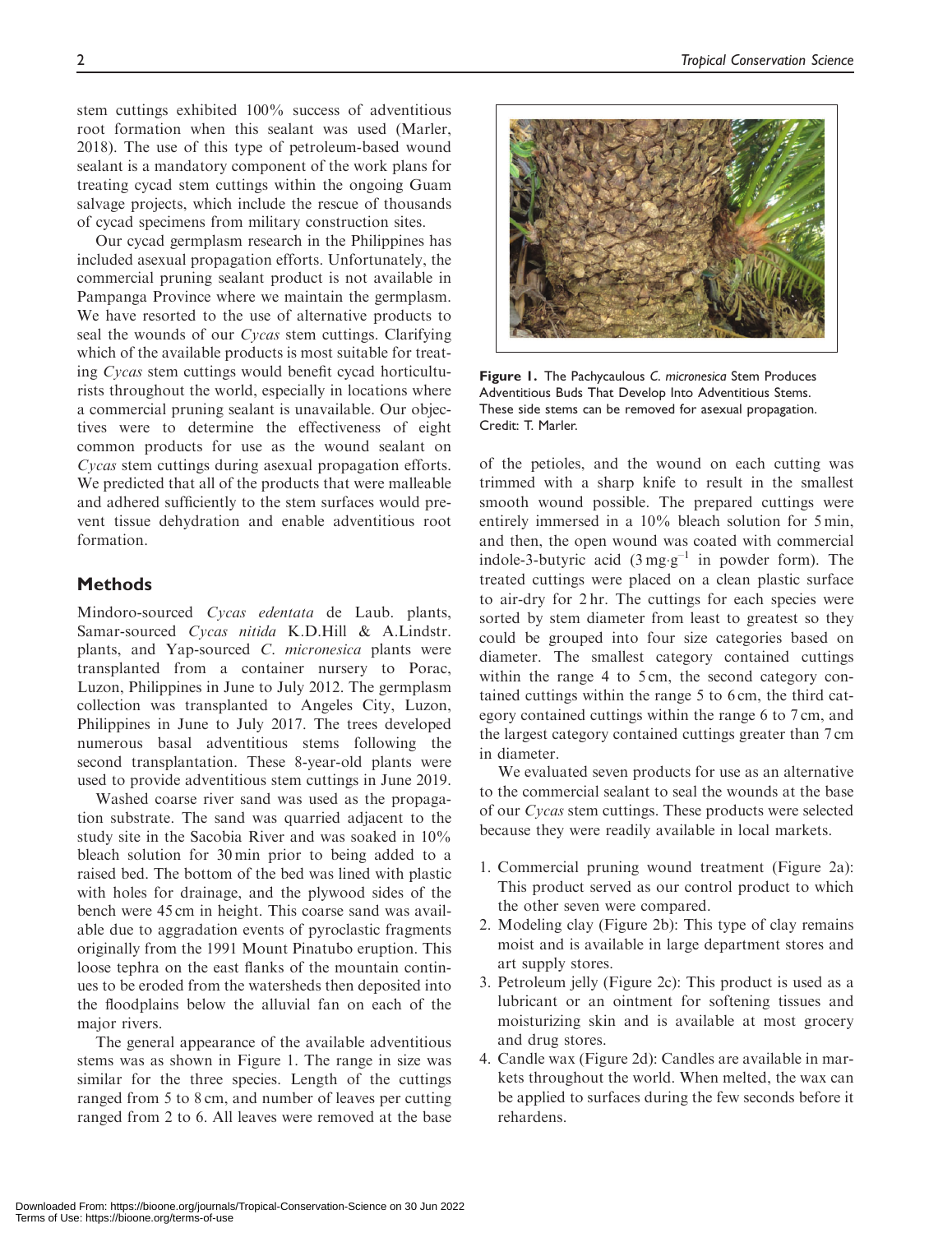

Figure 2. Products That Were Used for Treating Wounds on Cycas Stem Cuttings. (a) Commercial petroleum-based pruning sealant, C. micronesica cutting; (b) modeling clay, C. micronesica cutting; (c) petroleum jelly, C. edentata cutting; (d) candle wax, C. edentata cutting; (e) lanolin paste, C. micronesica cutting; and (f) honeycomb wax, C. edentata cutting. Inclusion of commercial products does not constitute an endorsement by the authors, their affiliations, or the journal. Credit: T. Marler.

- 5. Lanolin paste (Figure 2e): Lanolin is more difficult to locate than the other products, but large drug stores sell the product for hair treatment and for moisturizing highly sensitive skin.
- 6. Wax from honeycomb (Figure 2f): Most public markets in Asia sell raw honey contained in unprocessed honeycomb wax. We rendered the wax from the raw honeycomb by enclosing in cloth, placing in boiling water, then providing a cooldown period until the wax solidified. Because the wax floats on water, the layer of the wax was easily removed from the subtending water. We rendered the wax a second time to remove any sugars that may have been retained in the wax following the first rendering.
- 7. Rubber cement: This product can be found at book stores and art supply stores. We rejected the use of this product because it did not adhere to the surface of the cuttings sufficiently to seal the stem wounds.
- 8. Silicone caulk: Construction caulking based on silicone can be found at hardware stores. We rejected this product for the same reason as the rubber cement.

The experimental approach included seven wound treatments, comprised of one of the six acceptable products and an untreated control. There were three species and four replications positioned as blocks based on stem diameter categories described earlier. The treated cuttings were allowed to air-dry until the following day, when each cutting was inserted into the sand to a depth of 2 cm on June 27, 2019. Each of the 4 blocks contained 3 species and 7 prophylactic sealant treatments for a total of 84 cuttings.

A plexiglass roof was installed to protect the cuttings from rainfall, and shade fabric was installed on the roof to exclude 75% of incident light. The wetness of the sand surface was observed daily, and the bed was irrigated as needed. Irrigation frequency averaged two times per week.

Direct observation of each cutting to determine which stems remained alive was conducted on December 19, 2019. This was accomplished by applying pressure to the stem surface. Dead stems were soft and felt hollow when pressure was applied, but living stems remained firm and did not yield when pressure was applied to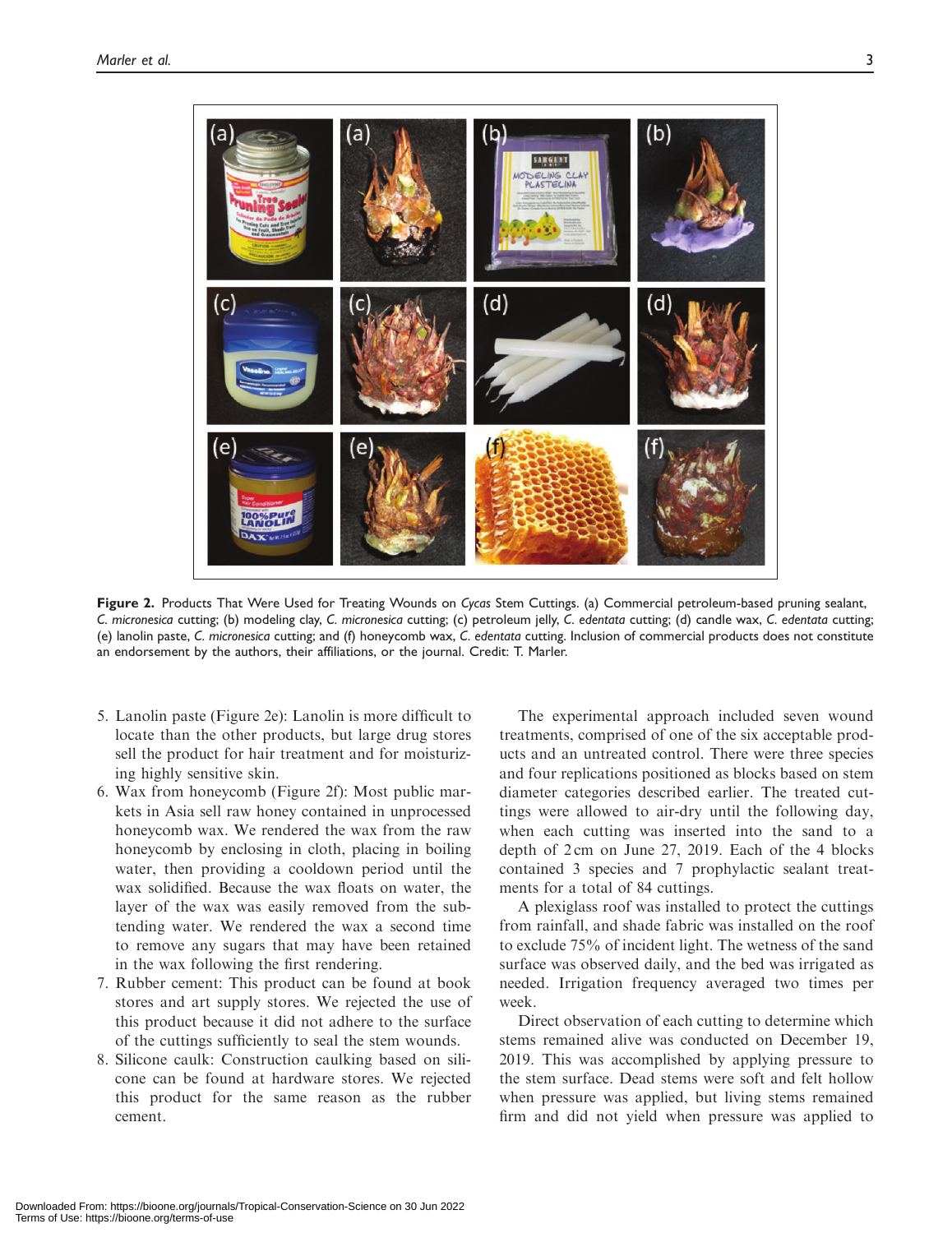the stem surfaces. Cuttings that felt hollow were lifted from the sand substrate and sectioned with longitudinal cuts to confirm mortality and determine cause of death. The living cuttings were left undisturbed in the propagation bed.

The walls of the raised bed were dismantled, and the sand was washed with gentle water pressure to expose each living cutting on December 20 to 21, 2019. Adventitious rooting efficiency was evaluated by direct observation of adventitious roots and the appearance of the original stem wound surface. Each of the rooted cuttings was transplanted to an individual container and added to our production nursery. Two binary data sets were created to determine efficacy of the prophylactic treatments and enable analyses of variance. First, the influence of treatments on mortality was determined by assigning 0 to each cutting that was determined dead and assigning 1 to each cutting that remained alive. Some of these living cuttings had not developed observable roots after 7 months. Our second data set was created by assigning 0 to living cuttings with no observable roots and assigning 1 to cuttings with adventitious roots. To confirm the apparent health of the living but unrooted cuttings, we sacrificed one cutting for each species to observe the internal tissue. We used a longitudinal cut for this purpose.

The stem mortality data set was inappropriate for analysis of variance (ANOVA) due to lack of variation among the replications for most treatments. Similarly, no transformations rendered the entire rooting success data set appropriate for ANOVA because the control group exhibited no variation with 100% mortality. Therefore, we used the data from the six wound dressing products to conduct ANOVA with the General Linear Model (Proc GLM; SAS Institute, Cary, NC, USA). The analysis was a 3 Species  $\times$  6 Treatment factorial in a randomized complete block. Means separation among levels of significant factors was conducted with Tukey's honest significant difference test.

## **Results**

Mortality was 100% for the control treatment comprised of cuttings that received no sealant on the open wound surfaces and 58% for the candle wax treatment. Viability was 100% for the remainder of the prophylactic treatments. Cause of death was dehydration for all of the control cuttings and most of the cuttings treated with candle wax. Beetle pupae were observed on top of the sand substrate adjacent to two C. edentata cuttings. These two cuttings received the candle wax treatment and were among the cuttings that were dead on this date. When the cuttings were lifted from the sand, beetle adults and more pupae were observed on the sand surface. The beetle was identified by T.M. as

Carpophilus mutilatus Erichson. The vascular and pith tissues of these cuttings were intact but desiccated. The cortex and apical tissues were consumed by the grubs of this beetle. Cause of death for these two cuttings was assigned to the herbivory.

The block effect, which was related to stem diameter, was not significant for rooting success ( $p = .9672$ ), indicating the size of the cuttings did not influence the success rate for asexual propagation. The species effect was also not significant for rooting success ( $p = .5505$ ), indicating similar behavior for the stems of these three closely related Cycas species. The interaction of Species  $\times$  Treatment was also not significant for rooting success ( $p = .9420$ ), indicating the genetic differences among the species did not influence the prophylactic treatment effects.

The treatment effect was highly significant for adventitious root success ( $p = .0002$ ). The control cuttings were a complete failure due to the mortality (not included in the ANOVA). The cuttings with candle wax treatment exhibited 17% root formation success (Table 1). The remainder of the prophylactic treatments exhibited 75% to 92% success in adventitious root formation, and the success rate did not differ among these five treatments.

Most but not all of the cuttings with adventitious roots also had one leaf that had emerged (Figure 3a and b). Althought the nonsignificant block effect indicated size of the cuttings did not influence rooting success, most of the larger cuttings exhibited extensive root growth, indicating intial root formation had occurred several months prior to the termination of the study. In contast, most of the small cuttings exhibited small root systems, indicating initial root formation had occurred in the weeks prior to the termination of the study.

The longitudinal cuts on the living but unrooted cuttings for all three species revealed turgid, healthy tissue throughout the cortex, vascular, pith, and cataphyll tissues (Figure 3C). These observations on the sacrificed cuttings indicated the prophylactic treatments were

Table 1. The Influence of Prophylactic Treatments on the Proportion of Cycas Stem Cuttings That Successfully Formed Adventitious Roots Following 7 Months in a Sand Propagation Bed.

| Prophylactic treatment | Root formation    |
|------------------------|-------------------|
| Candle wax             | $0.17 + 0.11$ a   |
| Prune wound sealant    | $0.75 \pm 0.13$ b |
| Lanolin paste          | $0.83 \pm 0.11$ b |
| Honeycomb wax          | $0.83 + 0.11$ b   |
| Modeling clay          | $0.92 \pm 0.08$ b |
| Petroleum jelly        | $0.92 + 0.08$ b   |

Note. Mean  $\pm$  standard error,  $n = 12$ . Means followed by same letter are not different according to Tukey's honest significant difference test.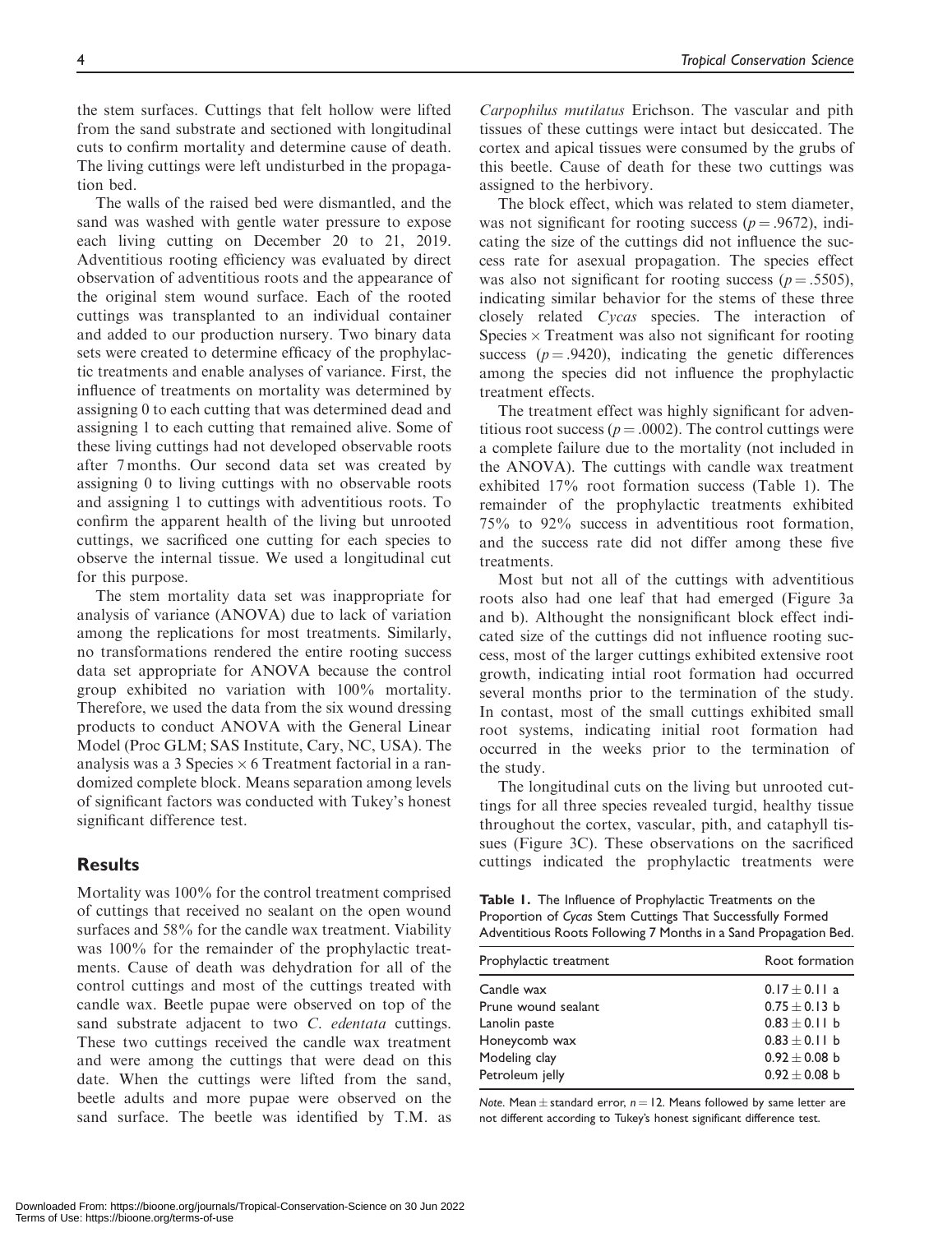

Figure 3. General Appearance of Cycas Cuttings Following 7 Months in a Sand Propagation Bed. (a) Large C. edentata cutting with commercial prune sealant showing copious root formation; (b) small C. micronesica cutting with lanolin paste sealant showing initial signs of root formation; and (c) medium-sized C. micronesica cutting with petroleum jelly sealant showing healthy stem tissues but no observable root formation after 7 months. Black  $bars = 5$  cm. Credit: T. Marler.

highly effective in protecting the stem tissue from dehydration or attack by pathogens or insects.

## **Discussion**

Five of the products used to seal the Cycas stem cuttings were effective in maintaining viability of the cuttings for 7 months. The one product that was not fully effective was the candle wax, and this was because the original seal lost integrity with cracks forming to expose the stem parenchyma tissues. The petroleum jelly, lanolin, modeling clay, and honeycomb wax effectively fostered adventitious root formation as well as the commercial prune wound sealant. The results indicated that horticulturists in regions where commercial pruning sealant is not available may use one of these products or an alternative clean, malleable product that will adhere to the stem surfaces during the propagation protocols during cycad asexual propagation efforts. Adopting these protocols may improve propagation success and quality of the propagules, which may improve economic viability of small-scale growers.

Seven months after establishment of stem cuttings in the propagation bed, up to 25% of the healthy cuttings remained devoid of observable adventitious roots, which was expected. The formation of roots on healthy cycad stem cuttings is known to require more than 1 year in some cases (Dehgan, 1999; Marler & Cruz, 2017a, 2017b).

The *C. mutilates* herbivory of the *C. edentata* stem cuttings resulted from the ineffective seal from the brittle candle wax that exposed the parenchyma tissue to ovipositioning. Herbivory of C. micronesica stem cuttings by C. mutilatus grubs has also been observed in Guam (Marler & Muniappan, 2006). This Nitidulidae beetle is widespread in the Philippines and Micronesia and feeds on numerous substrates (Gillogly, 1962). It has also been collected from male C. micronesica cones in Guam and Rota (Gillogly, 1962; Terry et al., 2009).

Our use of the bleach dip for each cutting and the hygiene we employed while handling the sand substrate ensured that we avoided diseases. Practitioners may consider the use of commonly available products to serve as fungicides on Cycas cuttings. For example, flowers of sulfur and Bordeaux mixture comprised of copper sulfate and slaked lime possess antiseptic and antifungal properties. The use of a fungicide may be warranted especially where nursery workers are unaware of hygiene protocols.

The products we evaluated for sealing the open wound of stem cuttings may also be of use during field expeditions. Application on wounds of excised organs during botanical surveys, for example, may protect the specimens from desiccation or damage during extended travel.

## Implications for Conservation

Cycads comprise the most threatened group of plants worldwide (Brummitt et al., 2015; Fragniere et al., 2015). One of our model species is Red-listed as Endangered (Marler et al., 2010). Any improvement in the protocols for vegetative propagation of cycads by stem cuttings may be of crucial importance for conserving the most threatened species.

Horticulturists are ideally equipped to contribute to plant conservation research to inform adaptive management approaches (Marler, 2017). Our study is an example of how nondestructive horticultural treatments can be replicated within observational studies that include no destructive response variables. The approach can provide new knowledge to enhance horticultural successes and benefit conservation efforts.

#### Declaration of Conflicting Interests

The author(s) declared no potential conflicts of interest with respect to the research, authorship, and/or publication of this article.